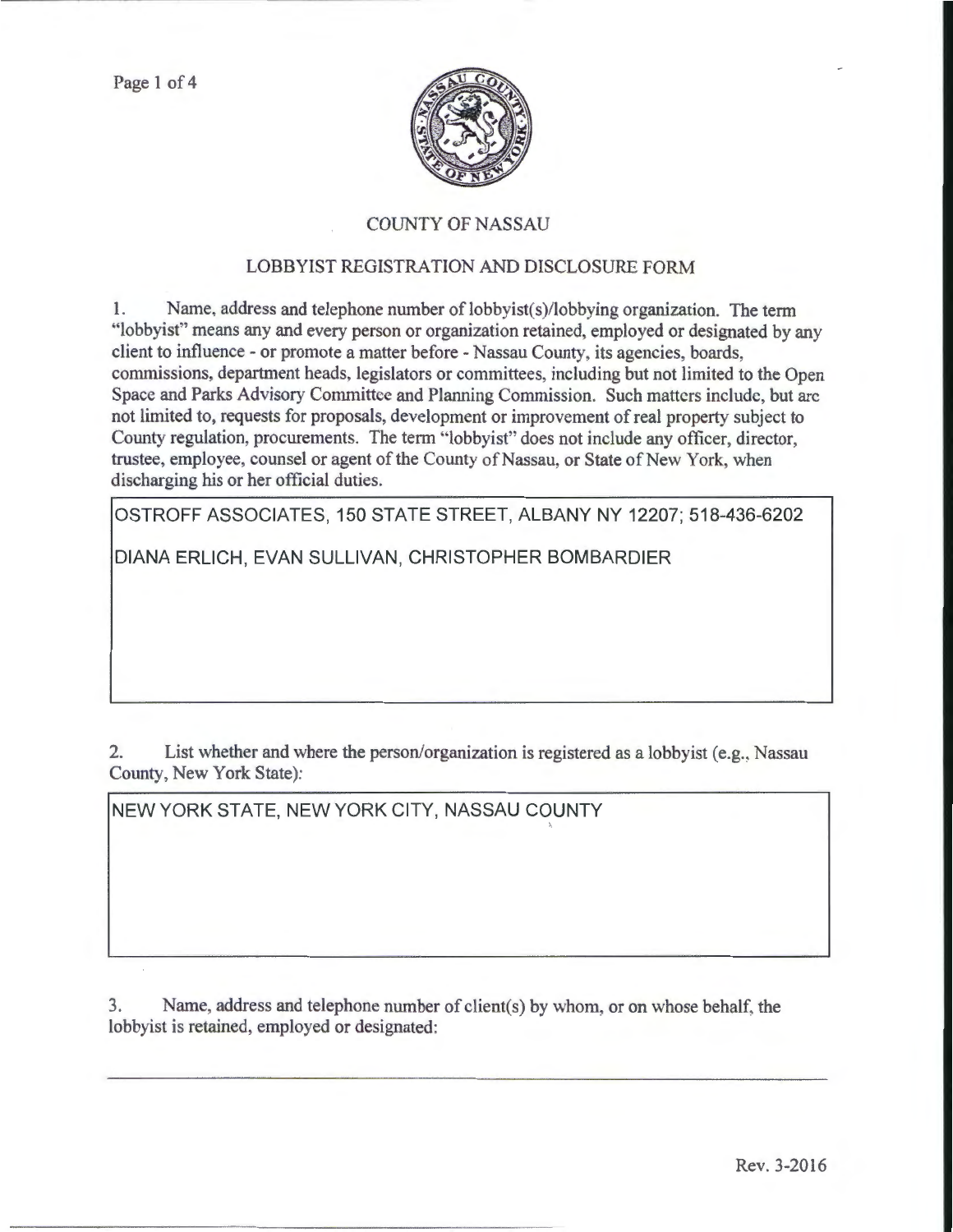Page 2 of 4

American Traffic Solutions, Inc. 1330 West Southern Avenue, Suite 101 Tempe, Arizona 85282 (480) 596-4673

Covanta Energy, LLC 445 South Street Morristown, NJ 07960 Phone: 732-274-1400

4. Describe lobbying activity conducted, or to be conducted, in Nassau County, and identify client(s) for each activity listed. See page 4 for a complete description of lobbying activities.

American Traffic Solutions, Inc.: Issues relating to photo traffic safety; school zone speed cameras

Covanta Energy, LLC: Issues relating to energy, facility

5. The name of persons, organizations or governmental entities before whom the lobbyist expects to lobby:

County Executive, County Legislature, Town of Hempstead